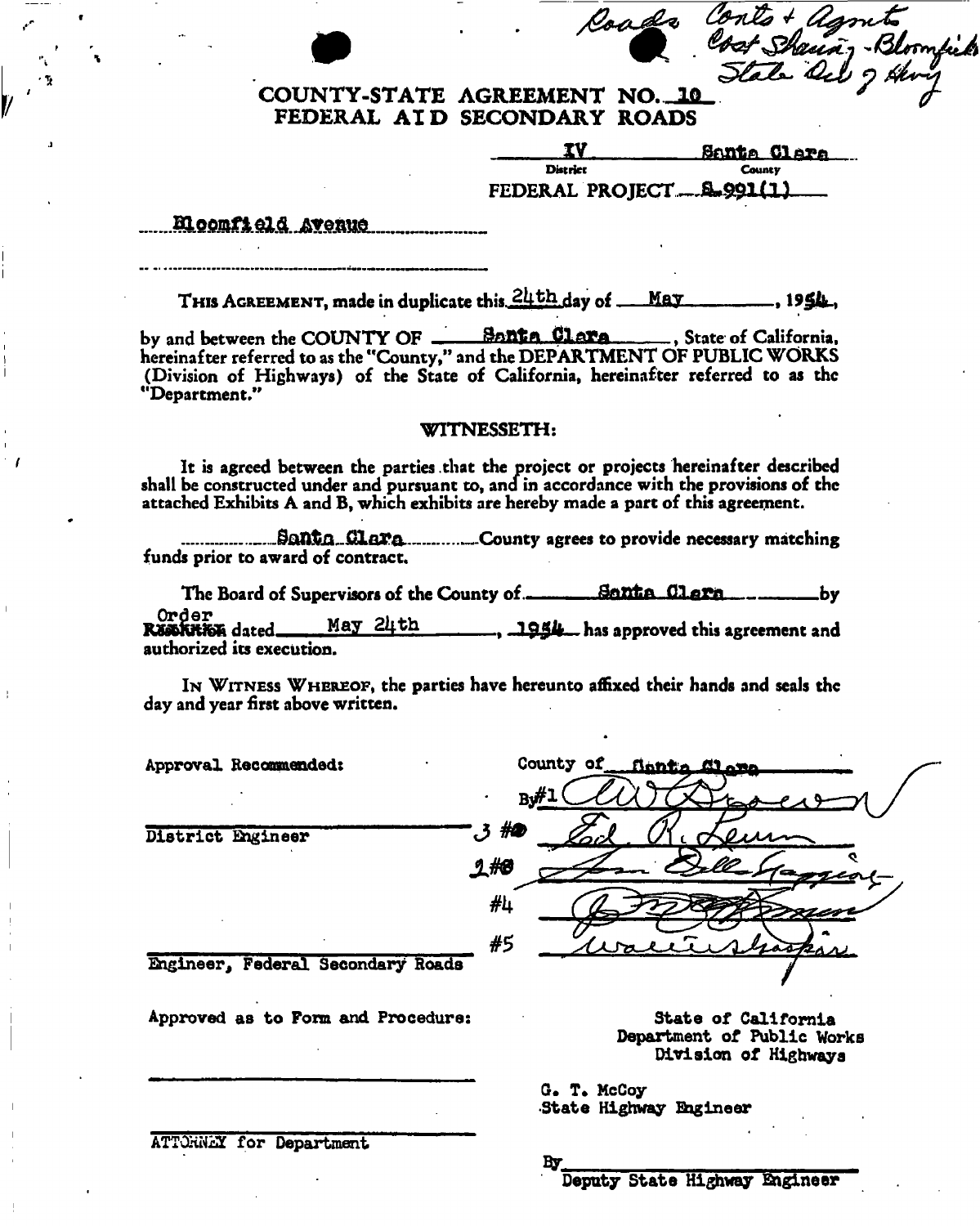



#### Article I. This agreement is made in the light of the following facts and circumstances:

I. Under the provisions of the Federal-Aid Highway Acts certain funds arc authorized to be appropriated for expenditure on a system of principal secondary roads to be selected by the State highway departments in cooperation with the county supervisors and the Commissioner of Public Roads. The route upon which the subject project is proposed has been so selected and<br>approved by the Commissioner of Public Roads for inclusion in the Federal-Aid Secondary Road S funds are how available for obligation to the subject project.

2. The Department is required to enter into an agreement with the Commissioner of Public Roads relative to the prosecution of this project and the obligation of participating Federal-Aid funds.

THEREFORE) in consideration of the premises herein contained, the parties agree as follows:

Article II. Cooperation with the United States.

#### MAINTENANCE .

1. The Federal-Aid Acts require that the maintenance of projects constructed thereunder shall be the responsibility of the State and that a project for which the Department proposes to provide maintenance by an agreement with the County shall not<br>be approved if any project previously improved with Federal funds under the provisions of the and supplemented, which the County has agreed to maintain, is not being satisfactorily maintained as determined by the Commissioner.

. It is therefore sgreed that after completion of said project or usable portions thereof, and upon notice of such completion,<br>• the County will maintain the completed works in a manner satisfactory to the authorized agent

#### Article III. Control of Work.

#### RIGHT OF WAY

The furnishing of rights of way as provided for herein includes, in addition to all real property required for the improvement free and dear of obstructions and encumbrances, the payment of damages to real property not actually taken but injuriously affected by the proposed improvement.

1. Such rights of way as are neccssary for the construction of tlie-proposed improvement, will be furnished by the County.

2. - It is understood that a contract for the construction of this project or any portion thereof cannot be awarded until the necessary right of way has been made available.

). The County will furnish to the Department prior to advertising of the project evidence that necessary rights of way are available for construction purposes.

The County agrees to pay from county funds any costs, which are incurred in connection with this project, which arise out of right of way litigation or delays to the contractor because right of way has not been made available to him for the orderly prosecution of the work.

#### ENGINEERING

Preliminary Engineering—The term "preliminary engineering" as used herein includes all preliminary work, including<br>but not restricted to, preliminary surveys and report, laboratory work, soil investigation, preparation of advertising.

Construction Engineering—The te m "construction engineering" as used herein includes actual inspection of the work.<br>necessary construction staking, laboratory and field testing, field reports and records, estimates, final of employees engaged therein.

County employees shall perform all engineering work. It is understood that the Department is held responsible by the United States Government for the conduct of the work and for satisfactory results arid that the Department may not delegate its responsibility. It is therefore agreed that the Department will exercise general supervision over the work and may take direct control of the subject project at its discretion when it is deemed that the responsibility of the Department requires.

When the cost of Right of Way, Preliminary Engineering or Construction Engineering, incurred by the County is to be borne in part by Federal-Aid funds, the Department will reimburse the County for services performed on jhe basis of the actual cost thereof to the County including compensation and expense of personnel working on the project, the required materials and the use of county-owned automobiles at the rate of four cents per mile, provided, however, that the County will contribute its general administrative and overhead expense. Payments for such work will be made by the Department upon receipt of bills therefor,<br>prepared in such form and supported by such detail as may be prescribed by the Department. The Depa Department hereunder.

#### AWARD OF CONTRACT

Actual construction work will be performed by contract. The Department will make the final preparation for advertising, will advertise and award the contract and will make payments to the contractor as the same become due.

Prior to advertising for bids the County and the Department must agree on an engineer's estimate as to the estimated coat of the project. No contract for an amount in excess of said engineer's estimate will be awarded unless sufficient funds are available and both the Department and County agree to sueh award.

#### Article IV.' Special Covenants.

1. Nonparticipating Items. All costs ruled ineligible under the Federal-Aid Highway Acts but properly chargeable to this projeet shall -be paid by the County.

2. Preliminary Engineering. All preliminary engineering charges, including the cost of advertising, have been or will be paid by the County from funds other than those provided by the Federal-Aid Highway Acts.

3. Construction Engineering. The construction engineering is included in the estimated cost and may be paid from Federal and County funds.

4. Claims. Since this project is not on a State Highway, State Highway funds may not be used to finance any costs including claims submitted by the contractor, Public Utilities, Rights of Way or other pertinent charges.

In the event that su6h claims are submitted and the Bureau of Public Roads and State Attorneys rule such claims cannot be paid by funds provided by the Federal-Aid Highway Acts the County will upon the demand of the Department, deposit with<br>the State Treasurer, a sum sufficient to cover the cost of any or all claims.

#### Article V.

In ease of conflict between any of the provisions contained in Exhibits A and B, the provisions of Exhibit B shall govern.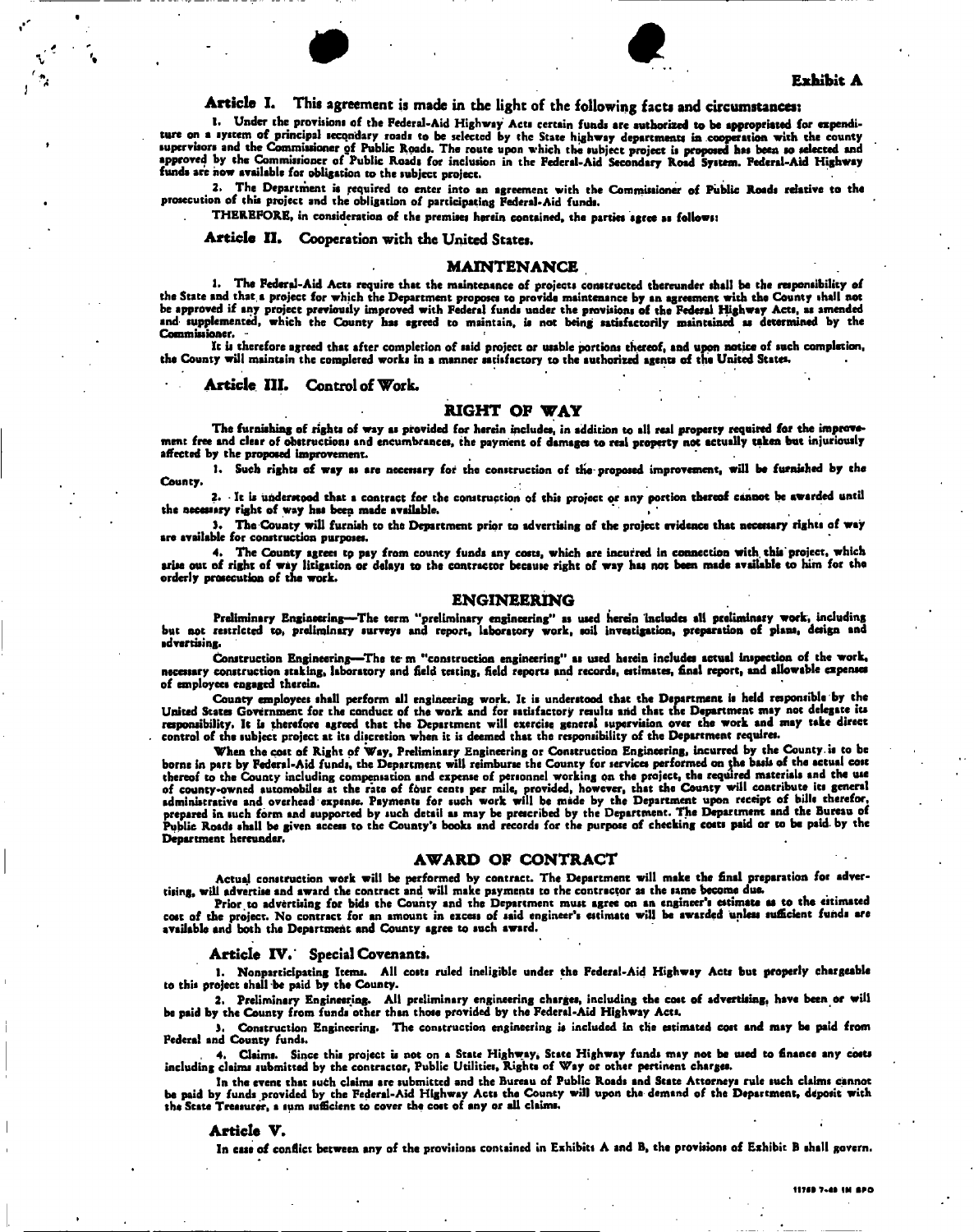Article VI - Louistion of Project & Brief Description of Work.

On approved Federal-Aid Secondary Project 5-991(1), in Banta Clara County, covering proposed road and bridge construction on Bloomfield Avenue at Arroyo de las. Llagas, net length 0.4 mile. (Stage construction.)

#### Article VII - Funds.

**He**  $\mathfrak{S}$ 

SOOTS SULFAIRS ATOLES

... I. The estimated cost of the project as covered by this agreement is:

| Preliminary Engineering  |                                     |             | 81,170.00   |
|--------------------------|-------------------------------------|-------------|-------------|
| Contract Items           |                                     | \$65,546.20 |             |
|                          | Supplemental Work (Signs & traffic) | 500.00      |             |
|                          | <b>Subtotal</b>                     | \$66,046.20 |             |
| Contingencies            |                                     | 3.353.80    |             |
|                          | <b>Subtotal</b>                     | .469.400.00 |             |
| Construction Engineering |                                     | 7,000.00    |             |
|                          | Subtotal                            |             | 76,400.00   |
|                          | <b>Total</b>                        |             | \$77,570.00 |

On the basis of the above estimate, this project will be  $2.$ finansed as follows:

| Federal-Aid Secondary Funds. |  |  | 442,000.00  |
|------------------------------|--|--|-------------|
| State Funds, Chapter 1871    |  |  | \$30,000.00 |
| County Funds                 |  |  | 95.570.00   |

The actual funds for the project will be set up after the bids have been opened, and shall be on the basis of contract prices. The amounts shown under the various categories of paragraph 2, above, may be adjusted from time to time as the needs of the parties make it desirable, provided that the balances available in any category, the total estimated project cost, or the maximum legal pro rata are not exceeded.

The County agrees to deposit the necessary matching funds (not already deposited) with the Division of Highways within five days of being notified of the amount required to award a contract to the lowest satisfactory bidder.

Article VIII - Special Covenants.

. 1. This project has been approved by the Bureau of Public. Roads as stage construction. The County agrees to complete the improvement to the final stage with or without Federal participation.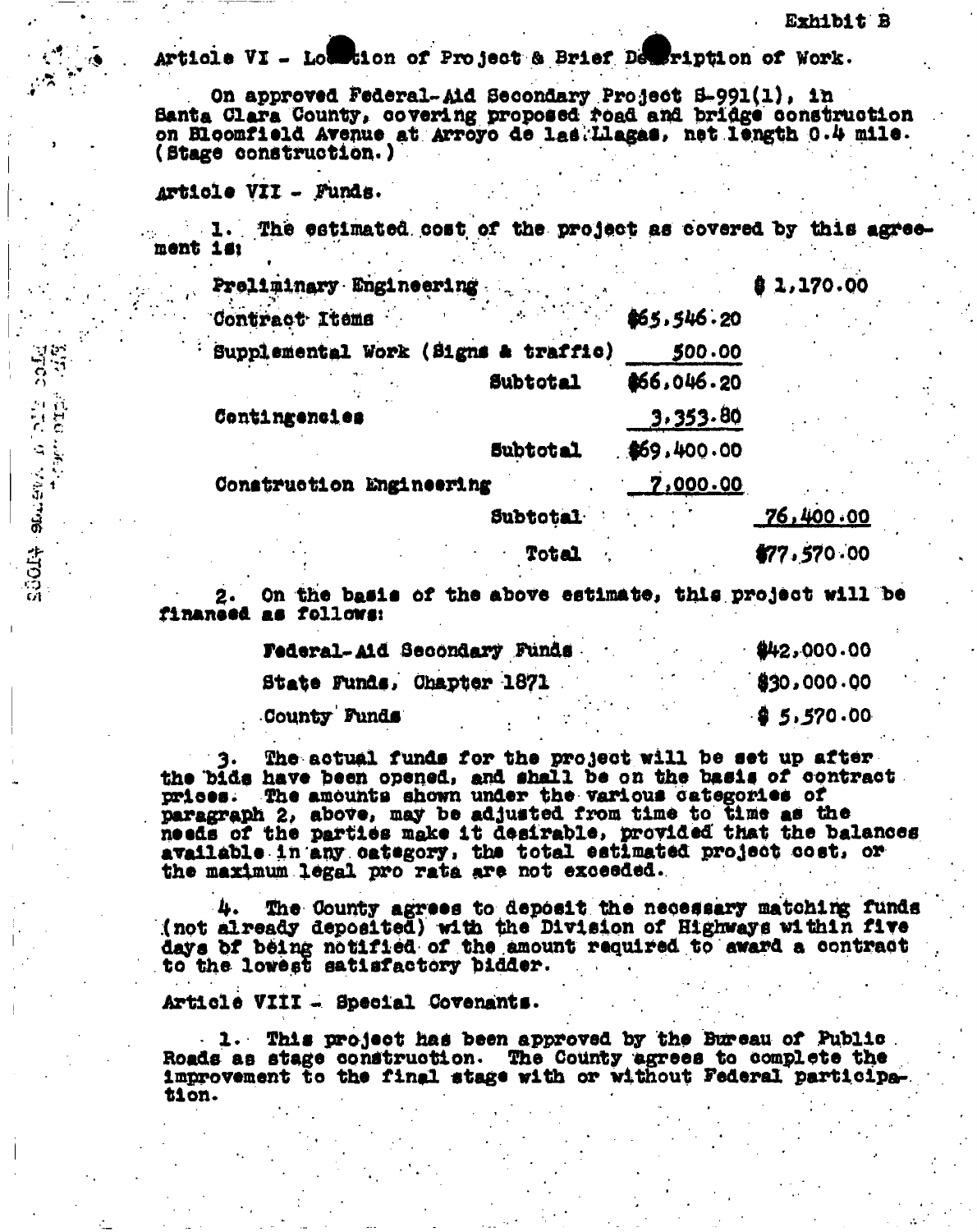#### BLOOMFIELD AVENUE #1082

Hey 24, 1954

Re:  $IV-SCI-3-99$ . (1) Elocafield Avenue

"On motion of Supervisor Lovin, seconded by Supervisor Dolls Mag-iore, it is unanimously ordered that County-State . Treoment M.10 Federal Aid Secondary Reads, District TV -Santa Clara County-Federal Project 8-991(1), be approved and signed by the Chairman and other members of the Hoard providing an estimated contribution by the County of  $\vee$ 5,570.00 for proposed road and bridge construction on Acomfield Avenue."

> ART. ST: RICHARD OLSON, Clork of the Board of Supervisors

> > Ey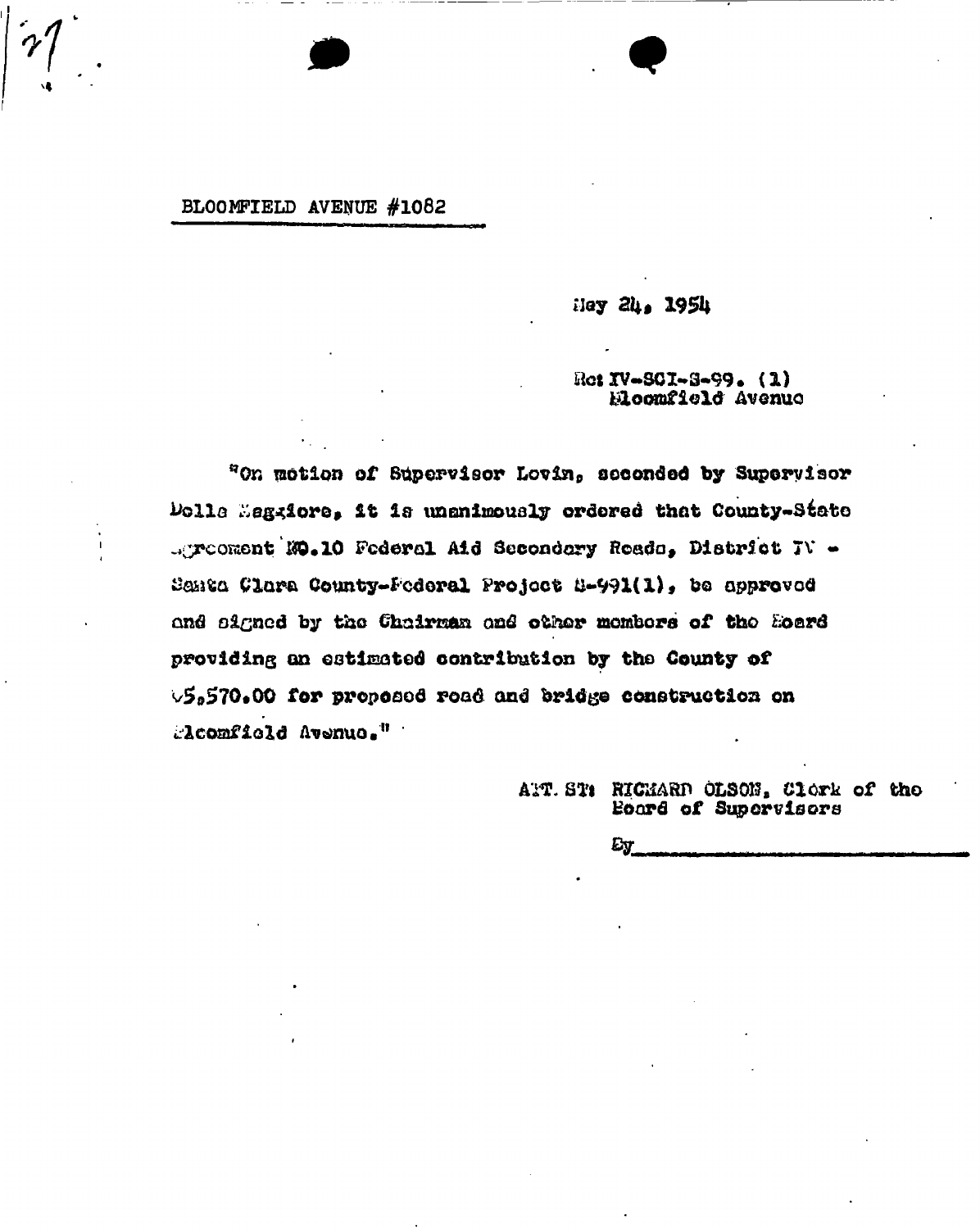Hay 26, 195U

\*

 $\bullet$ 

Re: IV-SCI-S-991(1) Bloomfield Avenue

Mr. B. W. Booker Aast. State Highway Engineer 150 Oak Street San Francisco 2, California Att: F. W. Montell<br>Dear Sir:

Returned herewith pleaae find two copies of County-State Agreement No. 10 with excerpts of the order of the Board approving execution of same.

Very truly yours,

BOARD OF SUPERVISORS

By\_

Clerk of the Board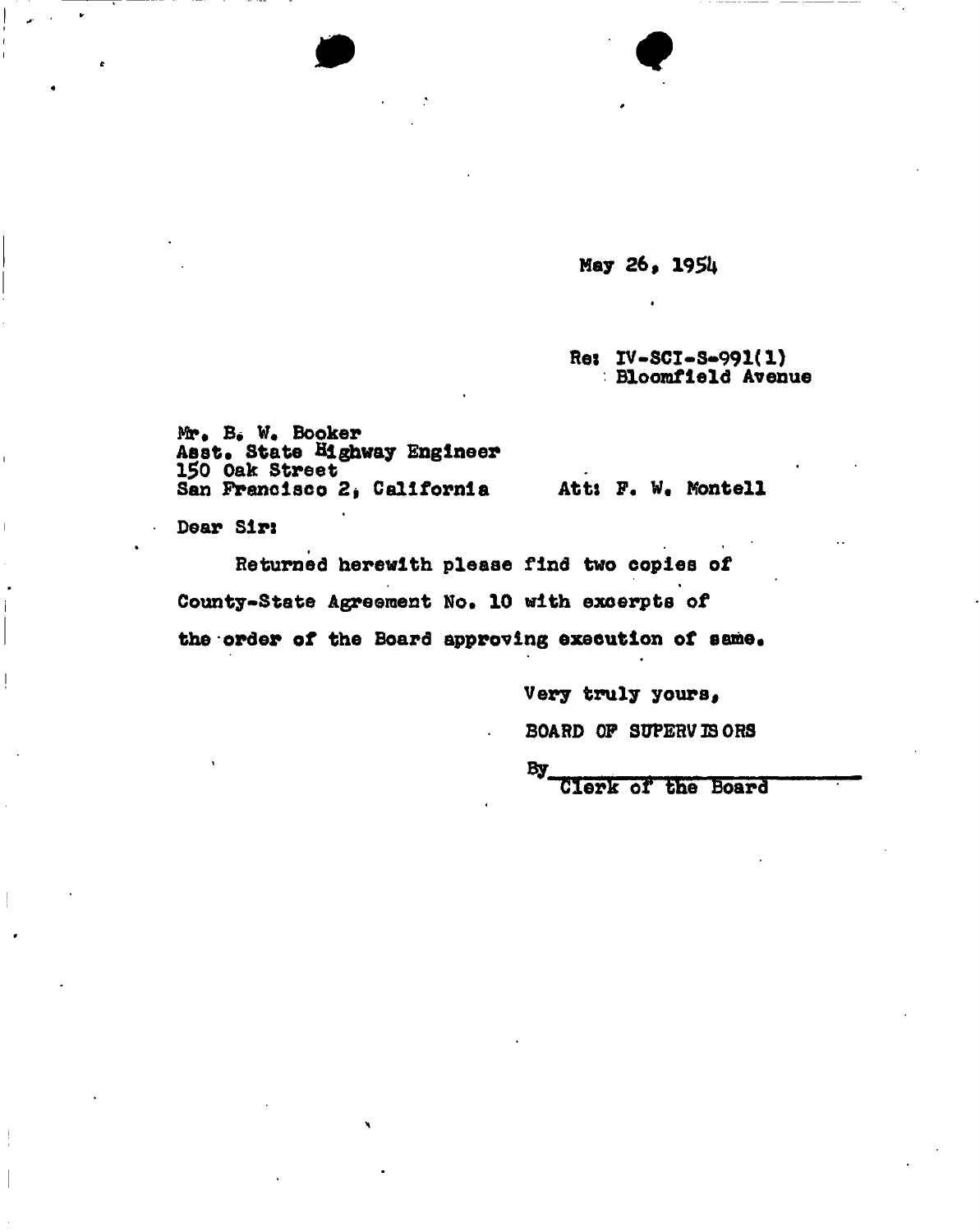

 $\mu$  |

TE OF CALIFORNIA DEPARTMENT OF PUBLIC WORKS

DISTRICT IV ISO OAK STREET  $\begin{bmatrix} 1 & C \end{bmatrix}$   $\begin{bmatrix} 1 & 0 \end{bmatrix}$   $\begin{bmatrix} 0 & 1 \end{bmatrix}$   $\begin{bmatrix} 0 & 1 \end{bmatrix}$   $\begin{bmatrix} 0 & 0 \end{bmatrix}$   $\begin{bmatrix} 0 & 0 \end{bmatrix}$   $\begin{bmatrix} 0 & 0 \end{bmatrix}$   $\begin{bmatrix} 0 & 0 \end{bmatrix}$   $\begin{bmatrix} 0 & 0 \end{bmatrix}$   $\begin{bmatrix} 0 & 0 \end{bmatrix}$   $\begin{bmatrix} 0 & 0 \end{bmatrix}$   $\$ 

 $S$ AN FRANCISCO IB May  $19.195<sup>4</sup>$ 

ADDRESS ALL COMMUNICATIONS TO J». O. BOX S3SS, REPRESS ALL COMMUNICATIONS TO J». O. BOX S3SS, RINCON ANNEX PLEASE REPRESS REPRESS REPRESS REPRESS REPRESS REPRESS REPRESS REPRESS REPRESS REPRESS REPRESS REPRESS REPRESS REPR PLEASE REFER<br>TO FILE NO.

*0* 

IV-SC1-S-991(1) Bloomfield Avenue

Mr. Leonard Bushnell Boad Commissioner Santa Clara County-First and Bosa Streets San Jose, California

Dear Mr. Bushnell:

Attached, in triplicate, for execution by the County of Santa Clara, is County State Agreement No.10 covering 2-lane road and bridge construction on Bloomfield Avenue at Arroyo de las Llagas, FAS Project S-991(1), in Santa Clara County.

Please have the County Board of Supervisors exeoute this agreement and return the original and duplicate copy to this office for further handling.

The third copy may be retained by the County for reference until a complete executed copy is returned to you. The County will insert the date of execution.

Your attention is called to the fact that a certified copy of the Board's resolution authorizing its Chairman or other member to execute the agreement must be attached to each copy of the agreement. Even though all five members sign the agreement a certified resolution showing official board action is required.

As you know, it will be necessary that this agreement be executed before we can actually advertise the project.

Yours very truly,

| <b>DATE</b>    | MAY 24 1954 |
|----------------|-------------|
| APPROVED       |             |
| Emerged FC ENG |             |
|                |             |

B. W. Booker Assistant State Highway Engineer

By

F. W. Monte11 Assistant District Engineer City and County Cooperative Projects

Attach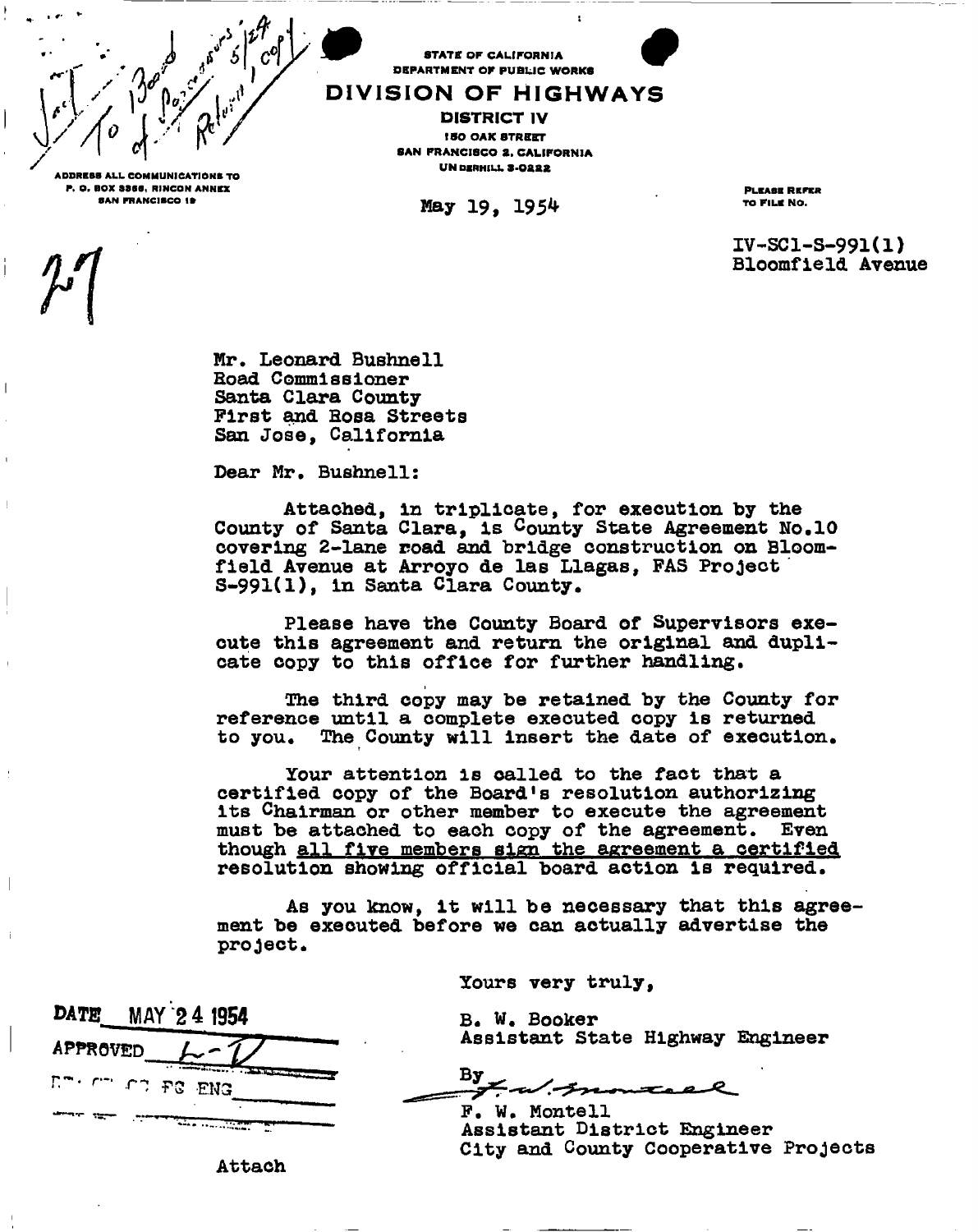G. T. MCCOY - JURKEE - JURKEE - JURKEE - JOURNAL GOVERNOA OF CALIFORNIA CALIFORNIA B. OURKEE - FRANK B. DURKEE<br>BTATE HIGHWAY ENGINEER - DIRECTOR



**GOODWIN J. KNIGHT**<br>GOVERNOR OF CALIFORNIA



### STATE OF CALIFORNIA (Poccolo 108 P<br>Second faithfull for **Public Public forms** (Second fail)  $\mathbf{\mathcal{D}}$ epartment of  $\mathbf{\mathcal{P}}$ ublic  $\mathbf{\mathcal{D}}$ orks

SACRAMENTO

**IV-SC1 s-991(l)**  55-14DC2-P

**July 29, 1955** DIVISION OF HIGHWAYS Jiil w O Q 1QC <sup>C</sup> PLEA8 H RKPK R T <sup>O</sup> PUBLIC WORKS BUILDING P. O. BOX 1499 **SACRAMENTO 7**  $\bigcap$ 

 $\mathbf{I}$ 

**Board of Supervisors Santa Clara Gounty Court House San Jose, California** 

**Gentlemen:** 

**This is to inform you that the Director of Public Works, State of California, on.July 21, 1955 accepted contract 55-1WDC2-P, which covered the improvement of Federal-Aid Secondary Highway 991 in Santa Clara County, on Bloomfield Avenue between Davidson Avenue and Frazier lake Road.** 

**Subsequent to that date, under the provisions of the County-State Agreement covering said project, it is the obligation of the county to main**tain this improvement.

Although this project was constructed under a contract awarded by the Department of Public Works, and was financed partially with Federal-Aid and State Highway funds, it is on a county-highway and the design of the project and the supervision of construction was conducted substantially with county personnel. The county is to be congratulated for the successful completion of this project.

Yours very truly,

G. T. McCOT **State Highway Engineer .** 

By Carso E. Mait

C. E. Waite Asst. State Highway Engineer

**AUG 8 - 1955**  DATE **approved SB: CE** CC PC **eng**